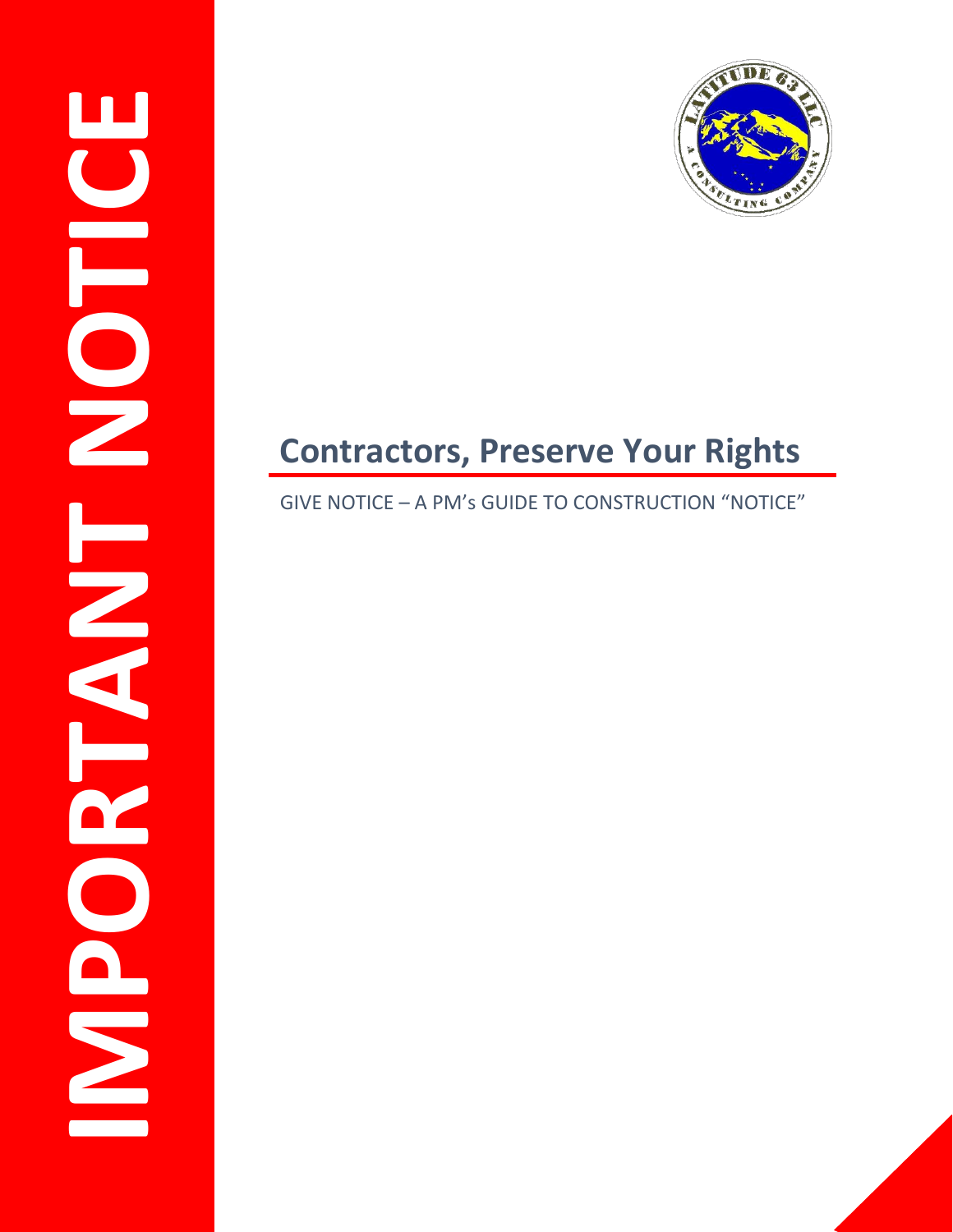# WHAT'S AT STAKE: **<sup>2</sup>**

"NOTICE" is arguably one of the most critical and foundational components of modern construction contracts, yet numerous contractors don't know what "NOTICE" is and many more never use "NOTICE" as a formal means of communication. Often, a contract will stipulate that a failure to provide "NOTICE" constitutes a loss of entitlement.

### **DISCLAIMER:**

I/WE ARE NOT ATTORNEYS AND THIS PAPER SHOULD NOT BE CONSTRUED AS LEGAL ADVICE. ALWAYS SEEK COMPETENT LEGAL ADVICE FROM YOU ATTORNEY FOR QUESTIONS ABOUT CONTRACTS, CONTRACT LAW, AND YOUR RIGHTS.

### **About the Author**

#### **About this Paper**

As Project Managers we are charged with and responsible for every aspect of our projects contract. Typically, every feature described in the contract documents falls under the purview and responsibility of the Project Manager, but once the project begins, all too often, certain contract provisions are forgotten and not considered. One provision that we frequently see overlooked is "NOTICE". This paper was written in hopes that you will learn something new about "NOTICE" and the importance of "NOTICE" during the execution of your contracts.

Mike Martin, MBA, PMP is a Project Manager who has worked on projects from Prudhoe Bay Alaska to New York, Washington DC and places in between. Mike has managed projects large and small, simple and complex; Projects that include clients like Exxon Mobile, USACE, The Department of Homeland Security, Walmart, Kroeger, and even down to Ma and Pa homeowner. Having read, created, or worked with thousands of contracts that sometimes contain tens of thousands of pages, Mike's experience is considerable and from that experience his desire is to share some of his insights gained along the way.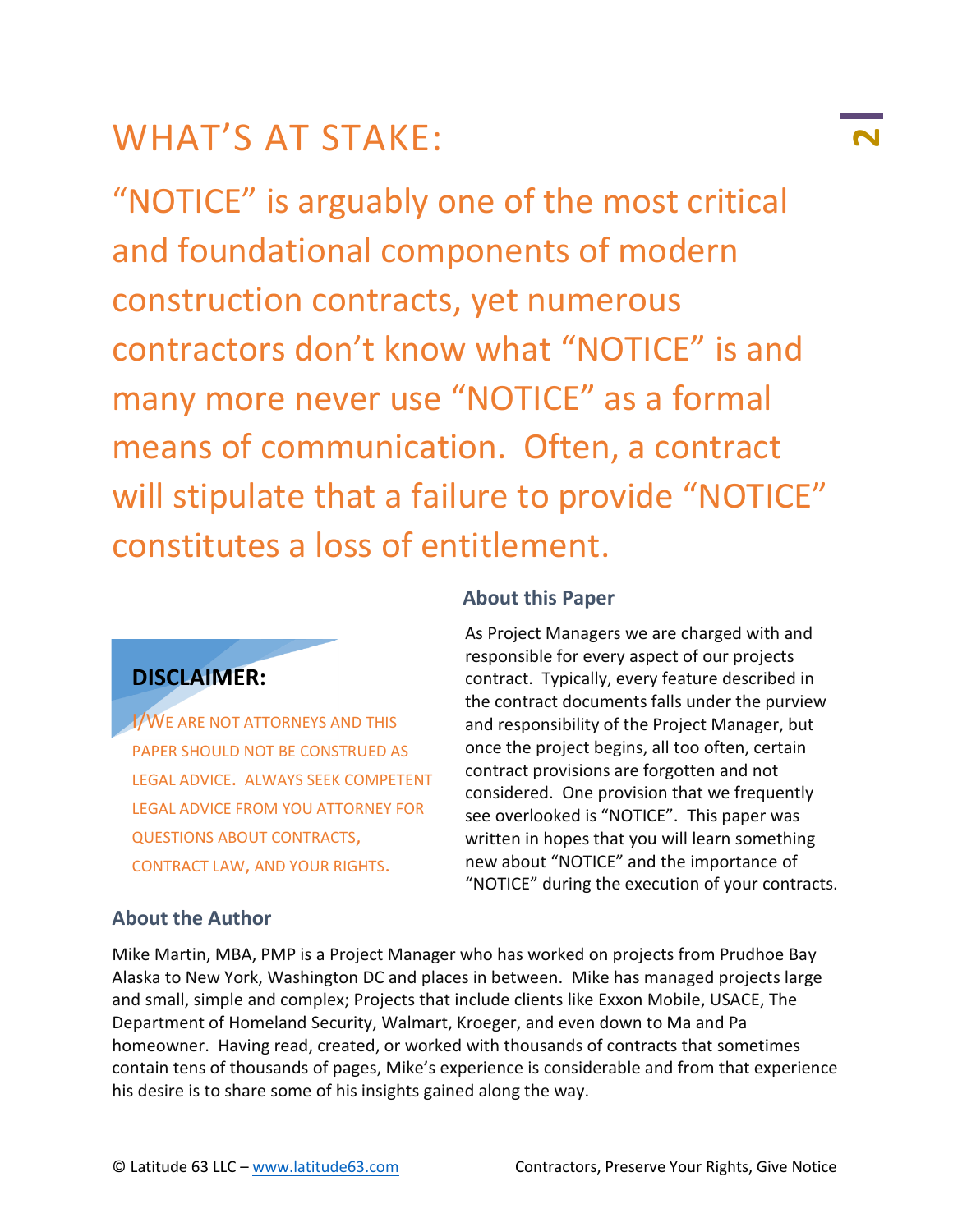### **Notice, what is It and Why Does It Matter? <sup>3</sup>**

**f** you think about it, the concept of "NOTICE" is everywhere in our lives. If you are a tenant or a Landlord then "NOTICE" is likely described in one of the provisions of your rental contract. For example, the Landlord typically has a duty to provide "NOTICE" if he wishes to raise your rent or evict you from the premises. Likewise, the tenant typically has a duty to give "NOTICE" to the landlord if they want to move out. Bad things happen when either the tenant or the landlord fails to provide "NOTICE" before altering their contractual relationship. We have all likely heard a story or two about landlords and tenants. I

**Consider** also, if you have entered into any service contracts such as for a utility, a cell phone, a car lease, or even something at low or no cost like Facebook there is likely a contract and that contract likely contains a "NOTICE" provision. You are given "NOTICE" all the time and may not even realize that it was "NOTICE". If someone wants to sue you then you are served (subpoenaed), and given the complaint, which is "NOTICE". If your utility company wants to raise their rates, you may receive "NOTICE" of a hearing in the mail or even see a television commercial broadcasting the pending change, which may also constitute "NOTICE". If your mortgage company sells your mortgage, you are given "NOTICE", if your credit card company wants to change your interest rate you are given "NOTICE", and if Facebook changes their privacy policy you are given "NOTICE". You see, the concept of "NOTICE" in U.S. contract law is everywhere you look.

**What's** a bit counterintuitive is that although the principle of "NOTICE" is seemingly everywhere in our society those people whose entire livelihood depends on specific and often very detailed contract language (I'm talking about Contractors here) are frequently the worst at understanding and utilizing the extremely important contract provision known as "NOTICE".



**DON'T WAIT, GIVE "NOTICE"**

Are you a contractor, or a Construction Project Manager? It is essential for you to understand that giving timely "NOTICE" may be the most important thing you do.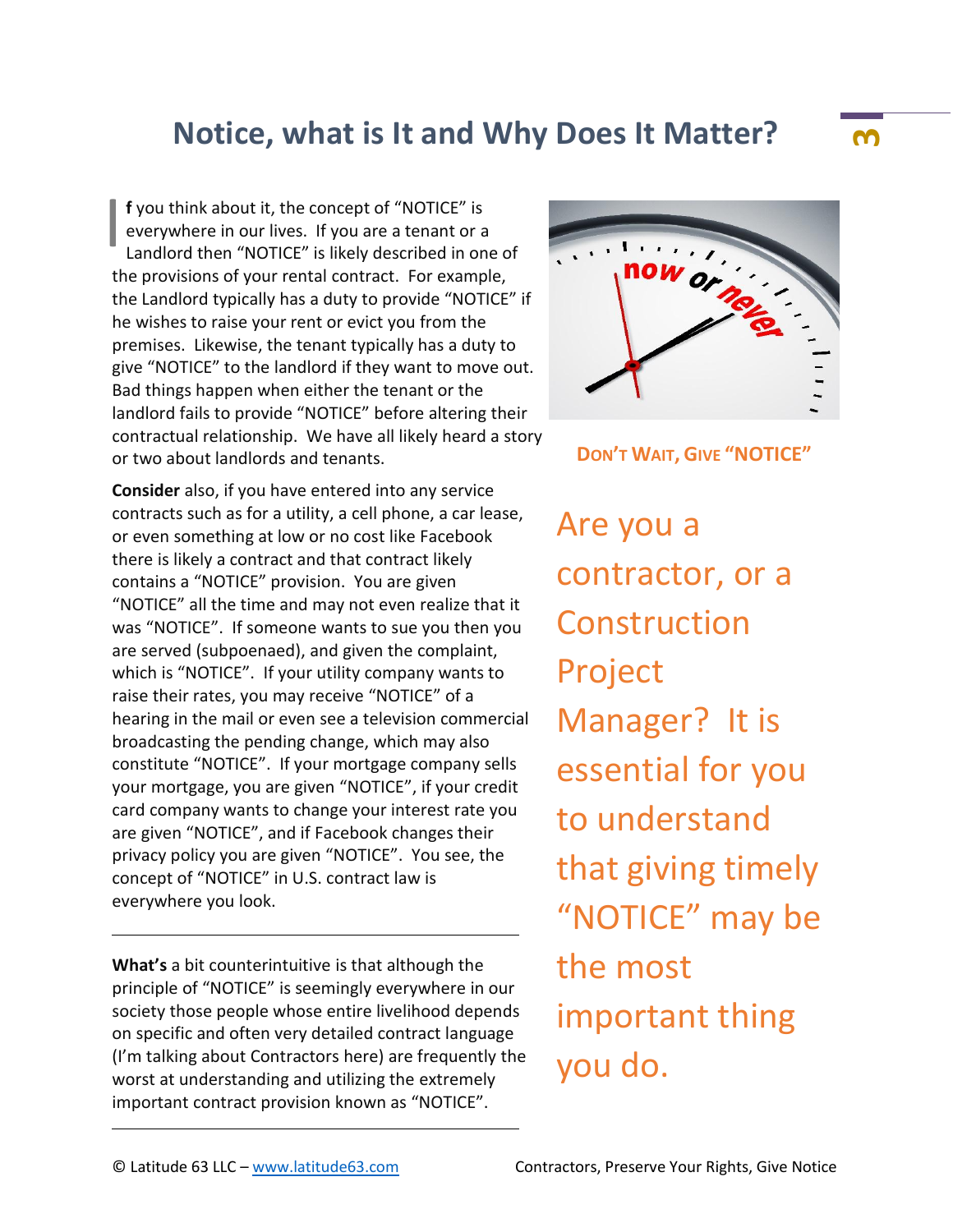Consult with your attorney as laws may differ between states regarding certain aspects of "NOTICE".

**Construction** Contract notice clauses often stipulate that notices must be:

1.Timely 2.Unambiguous 3.Written

# **What is "NOTICE"**

**The** concept of "NOTICE" is critical to the integrity of legal proceedings. In other words, Due process requires that legal action cannot be taken against anyone unless the requirements of "NOTICE" are observed. The same holds true in many construction contracts in that claims cannot be made to another without first satisfying the contractual and legal requirements of "NOTICE".

**Consider** this common occurrence, contractor and owner agree to A, B, & C, however during the project "B" changed in some way but no one formally said anything, no "NOTICE" was provided. Now at the end of the project the contractor says to the owner, by the way, item "B" is going to cost a lot more money and here is the bill. The owner, on the other hand, had no idea that item "B" would cost more and tells the contractor so. Now we have a problem and the contractor may have lost his entitlement to make a claim. Furthermore, is it fair for the owner to be given a large and unexpected invoice at the end of the job? The owner may have decided to take an entirely different and less costly course had he been provided proper and timely "NOTICE".

**Notices,** in a broad sense, are used to communicate rights and responsibilities to an interested party. In a legal sense there are many forms of notice, which may differ between states, so again it may be necessary to consult your attorney to review your contract. Typically, in construction, "NOTICE" is a condition precedent to entitlement for extra time, money, or other contract changes, which means that in order to claim an entitlement, any entitlement, "NOTICE" must precede the claim. In other words, one must give "NOTICE" before any action related to the "NOTICE" can take place. Think about it this way, party "A" cannot advance a claim against party "B" in secret and expect to prevail. Party "B" must receive "NOTICE" prior to Party "A" moving forward with a claim.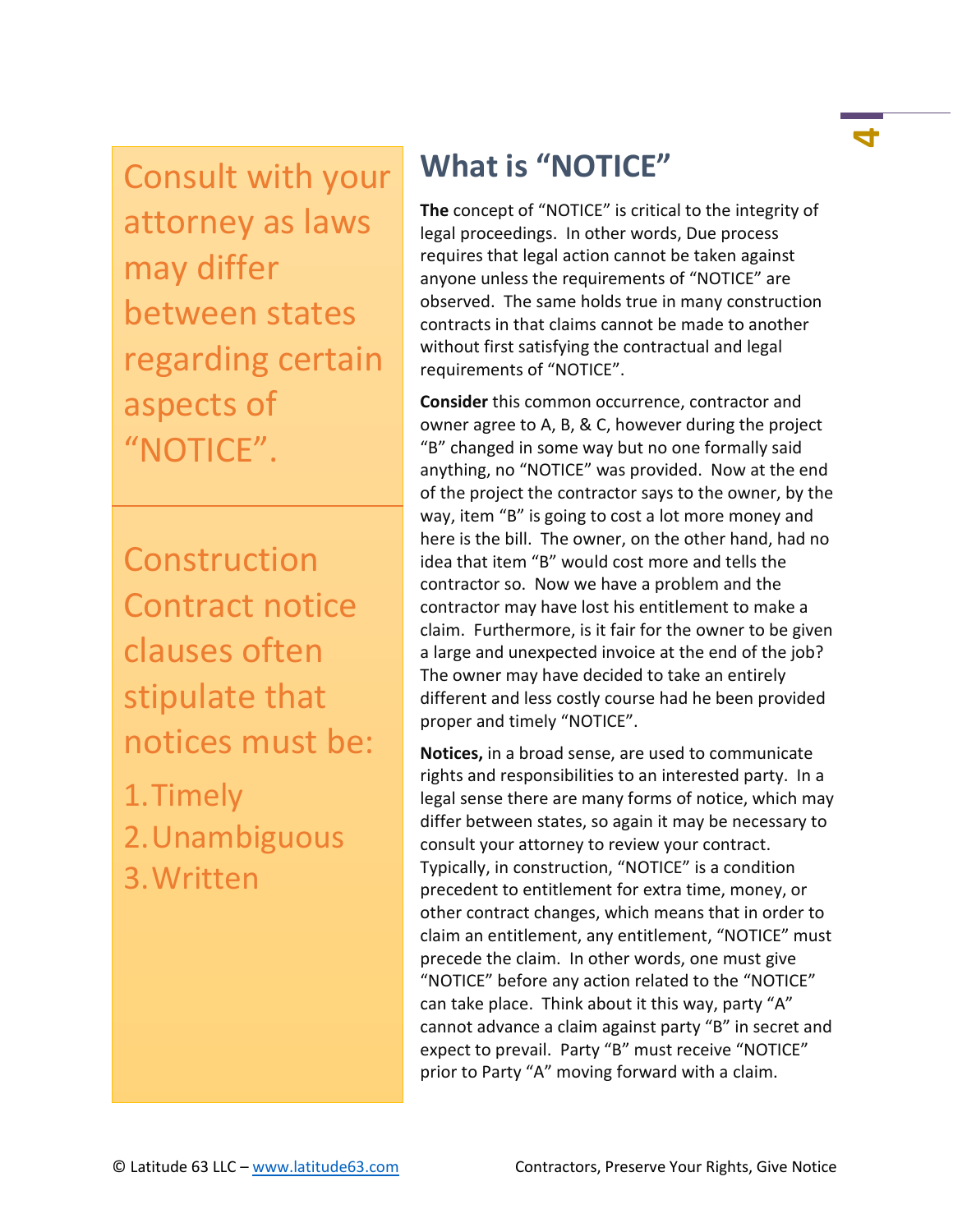**Wrapping** up the "What is NOTICE" section, **Black's** Law Dictionary defines "NOTICE" as "a legal notification or warning that is delivered in a written format or through a formal announcement."

## **Why Give Notice**

There are many reasons why one party to a contract would give "NOTICE" to another party to a contract, and by taking a simplistic approach to the question it can be explained like this. In a typical construction contract, Party "A" agrees to provide some service or goods to Party "B", and in return party "B" agrees to pay Party "A" some amount of money. Sounds simple enough, that is until either party perceives that the contract terms differ from the requirements experienced during the execution of the contract.

Another way to state this is after Party "A" detects some condition that is incompatible with the signed contract, Party "A" should promptly notify Party "B" of such contents and complain about these matters. And then, past a contractually defined time limit, if no party lodges a complaint, the parties shall comply with signed agreements.

Not all contracts contain a "NOTICE" clause, but when they do it is important to follow the terms of the clause.

"NOTICE" is so important in contract law that even when a contract does not contain a specific "NOTICE" clause it is still critical to provide "NOTICE" anytime there is potential for a claim.

### **There Are Countless Reasons to Give "NOTICE", Here Are a Few**

- Differing site conditions………………………. Any substantive feature that differs from the plan
- Received or issued change directive……. Issuing or responding to directed changes
- Access Delay……………………………………….. Your access is delayed for any reason
- Claim for extras in advance of work……. Anytime extra work is expected
- Claim for extras after work performed… Anytime extra work is provided
- Constructive changes to the scope……… Issued for changes in planned scope
- Directed Acceleration…………………………. To either direct or respond to directed acceleration
- Delay Claim…………………………………………. Delays always have an impact
- Added Costs due to RFI………………………. Costs anticipated as a result of an RFI response
- Late Deliveries of Owner Items…………… Anytime owner provided items impact the plan
- Non-Payment……………………………………… Anytime payments are late
- Multiple Problems …………………………….. Some projects are fraught with problems
- Failure to provide notice……………………. In response to untimely claims for extras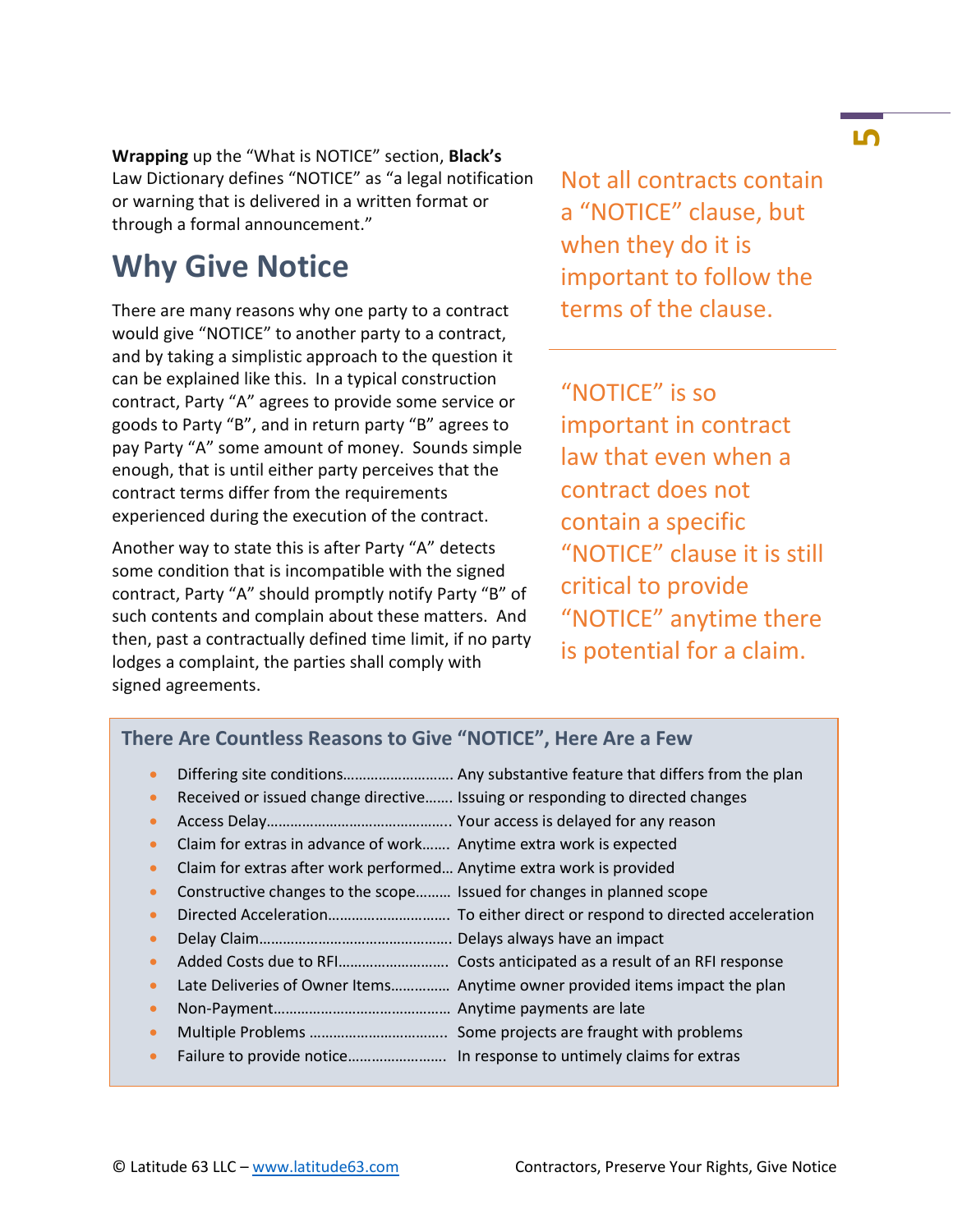*Either a failure to provide "NOTICE" or a failure to exactly follow the contracts provisions regarding "NOTICE" can cause the offending party to lose all entitlement to their claim.*

*U.S. v. Cunningham*, 125 F.2d 28, 31 (D.C. Cir 1941) (holding that a provision requiring written notice in a contract is a condition precedent to which parties must comply, and the court is not at liberty to disregard the words used by the parties or insert words for which they did not use)

## **Why Does "NOTICE" Matter**

t stands to reason that Owners, general contractors<br>and other upstream contractors are entitled to know<br>if extra charges are involved *before* the work is and other upstream contractors are entitled to know if extra charges are involved *before* the work is performed. This is why many contracts require "NOTICE" in order to preserve that right. There is considerable case law dating back over 100 years supporting contract "NOTICE" clauses that are often found in construction contracts. Taking this a step further, even in the absence of a "NOTICE" clause, a contractor is unlikely to succeed in making a claim in the absence of timely "NOTICE".

**Not** only does providing "NOTICE" matter but it is very important to understand the contracts "NOTICE" procedures, however, and make sure that you comply. Claims procedures may require "written notice of any claim within 48 hours of the event giving rise to the claim." Courts will enforce this type of clause. If a subcontractor does not give sufficient "NOTICE" to the general contractor (within the time and in the manner required by the general contract), then the general contractor will not be able to compel payment by the owner. This is the nature of the conduit relationship. If you fail to provide proper "NOTICE", you may not have a claim, no matter who caused the problem or how much it cost.

### **Notice Has its Risks**

**Certainly** the risk of no "NOTICE" or improper "NOTICE" is a loss of entitlement, however, issuing a formal notice at an early stage of the contract could serve to entrench the position of the parties at a time when informal discussions may have been sufficient to completely solve the issue. Also, a contractor who properly complies with the contracts notification requirements may be unfairly branded as being claimsoriented or confrontational. This could in turn affect the relationship between the employer and the contractor during the life of the contract.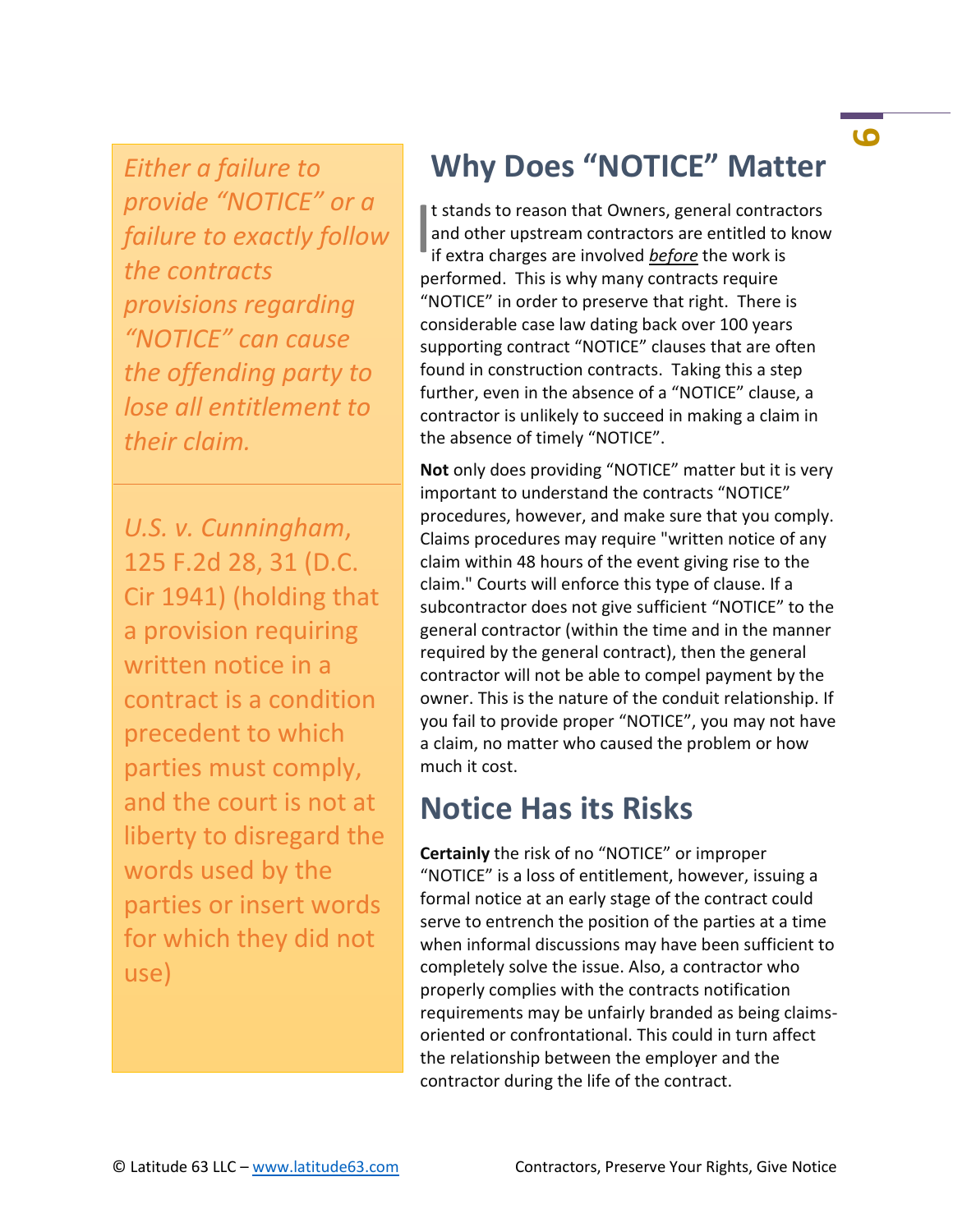## **Key "NOTICE" Success Factors <sup>7</sup>**

**Issuing** "NOTICE" may be one of the most important things a Project Manager can do on a project. Your contract, and the courts, both provide for many of your rights during a project, one of which is to be compensated for extra work. Don't make mistakes with regard to "NOTICE" as you may lose your right to entitlement, regardless of who is responsible and how much money is involved. Often, the standard form contracts have resolved the competing benefits associated with notification obligations in favor of recognizing the need for issuing timely notice.

**Firms** without standard "NOTICE" forms and who do not use "NOTICE" in the ordinary course of business may find themselves in helpless situations at the end of a project. By the projects end, it is too late to submit change requests for past work when there is no record or history of "NOTICE".

#### **Key Points to Consider:**

- Good project communication is essential to a projects success, and "NOTICE" is one communication tool kept in any good Project Managers "tool box".
- When in doubt, give "NOTICE"
- "NOTICE", must be timely and contracts will often define when, in relation to some material event, "NOTICE" must be given.
- "NOTICE", often must adhere to some format. Your contract may stipulate certain key format or content features required in your "NOTICE" letters. Follow the contracts format requirements exactly.
- "NOTICE", must be in writing.
- **Buy or create your own standard form** "NOTICE" letters, they will be there when you need them. For dozens of "NOTICE" letter templates and even more examples, try [www.denalitemplates.com](http://www.denalitemplates.com/)
- See the next page for a letter example used by the author, which is written to a subcontractor who failed to provide notice.

Sometimes Contractors and Project Managers are afraid that giving "NOTICE" is too adversarial and may otherwise jeopardize good working relationships and/or their ability to bid more work with the upstream contractor. The alternative is worse, even disastrous, and should not preclude one from giving "NOTICE". "NOTICE" letters don't have to be adversarial and can be written in a conciliatory manner.

For a mere \$49.95, you can purchase a complete pack of customizable "NOTICE" letter templates including dozens of actual "NOTICE" example letters at:

[www.denalitemplates.com](http://www.denalitemplates.com/)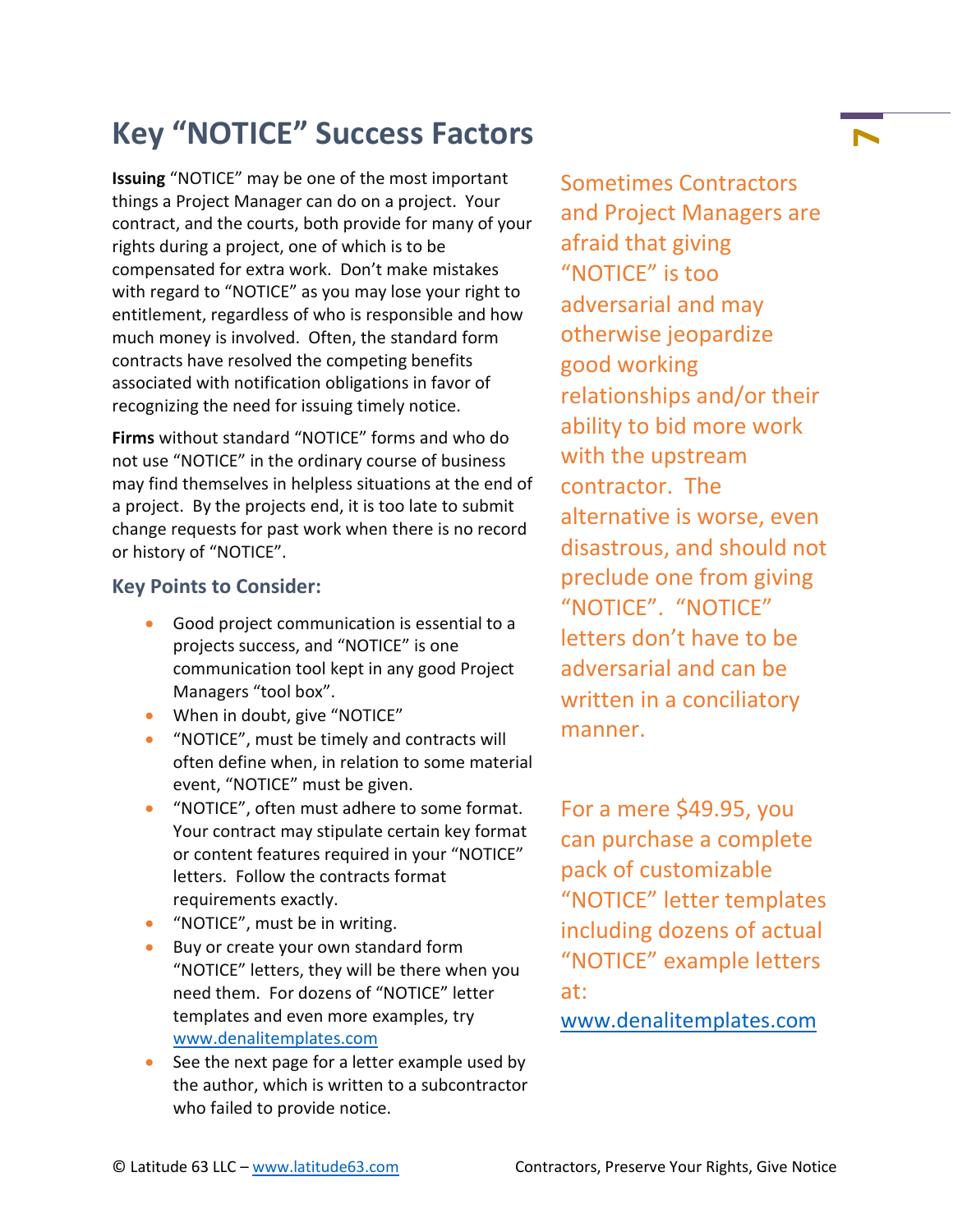### **(EXAMPLE LETTER) <sup>8</sup>**

### **FAILURE TO PROVIDE "NOTICE"**

#### **5/17/2014**

Joe Smith Smith Electric 140 E. 45th Ave Seattle, WA 98148

#### Re: **Failure to Provide Adequate "NOTICE" and Appropriate Documentation Regarding Your**

#### **Change Request(s)**

 Change Request Status for *HRU Circuit*, *Generator Controls, SP-1 Panel Relocation* and *Generator Polaris Lugs*: **Rejected**

Dear Joe,

I am writing in regards to several of your Change Requests including your change requests titled *"HRU Circuit"***,** *"Generator Controls", "SP-1 Panel Relocation"* and *"Generator Polaris*  **Lugs**". Modular Housing Phase 1 is substantially complete and submitting change request(s) for work that was performed months ago is unacceptable. Additionally, pursuant to the terms of our contract with you, failure to provide timely **"NOTICE"** waives any rights you might have to compensation. What this means is when a contractor fails to provide timely **"NOTICE"** they waive rights to recovery later for something they missed. This concept is foundational to US Contract law, and failure by a contractor to notify the Prime or owner in writing or to maintain and furnish accurate and timely cost records constitutes a waiver of entitlement.

Please see *"Article 4 (Changes) paragraph two (2)" and "Article 9 (Disputes) paragraph two (2)"* of your contract which states the following:

- "Change Requests require five (5) calendar days' **"NOTICE"** from the beginning of the event for which a claim is made. All claims not made in a timely manner shall be deemed waived".
- "If subcontractor believes it has been directed to perform changed work in any manner other than receiving a subcontract change order, Subcontractor must notify Contractor in writing prior to performing the work that it believes such direction to be a change. Failure to provide **"NOTICE"** under this section shall constitute a waiver of any right to an adjustment of the contract price or contract time".

Additionally, found within the contract documents provided by the State of Florida under *"Section 00700 Article 8.1.4"* states, "If the CONTRACTOR believes that such performance will require an increase in Contract Price or Contract Time, the CONTRACTOR shall notify the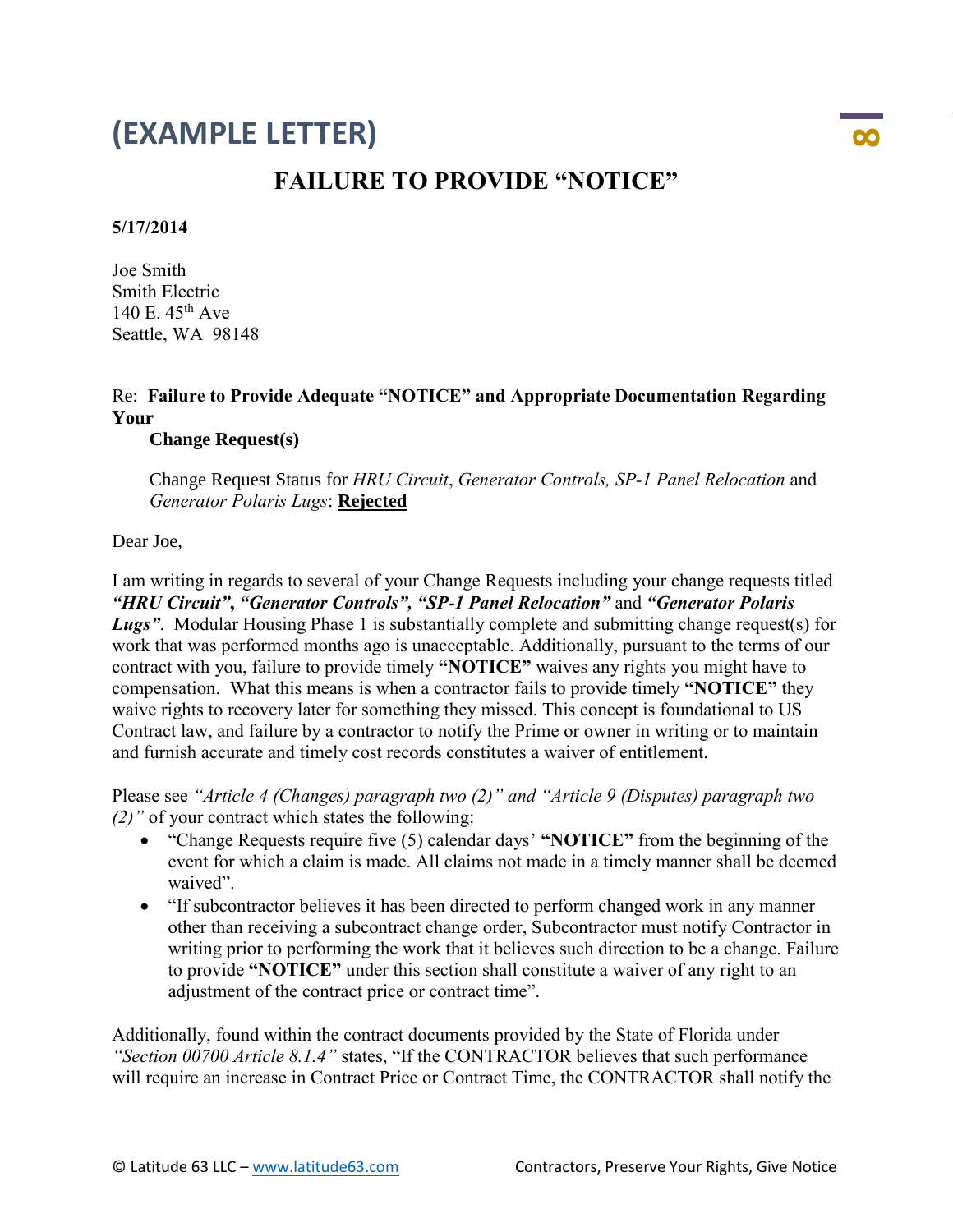Contracting Officer of such required increase within fifteen (15) calendar days following receipt of the Contracting Officer's **"NOTICE".**

**9**

ABC Builders is rejecting Change Requests *"HRU Circuit"* and *"Generator Controls"* due to failure to provide adequate **"NOTICE"** and failure to provide appropriate documentation.

In regards to your Change Requests *"SP-1 Panel Relocation"* and *"Generator Polaris Lugs"*, we will need documentation to justify to the project owner your amounts proposed. All change requests must clearly articulate all direct and indirect cost drivers. Simply providing a lump sum cost with no detail is insufficient and is cause for rejection for failure to conform to the contract documents. ABC Builders is rejecting your Change Requests for *"SP-1 Panel Relocation"* and *"Generator Polaris Lugs"* until proper documentation is submitted by you to us and a change request can be submitted by us to the project owner that ultimately results in a contract modification from the project owner.

Below is a list of required items to include in your change request:

- Indirect Costs Breakdown
- Direct Costs Breakdown
- Time Cards Signed by ABC Builders Superintendent
- Material Invoices
- Photo's Related to The Work
- Detailed Description of Work to Perform

Sincerely, *Bob*

Bob Jones, Vice President, Construction ABC Builders